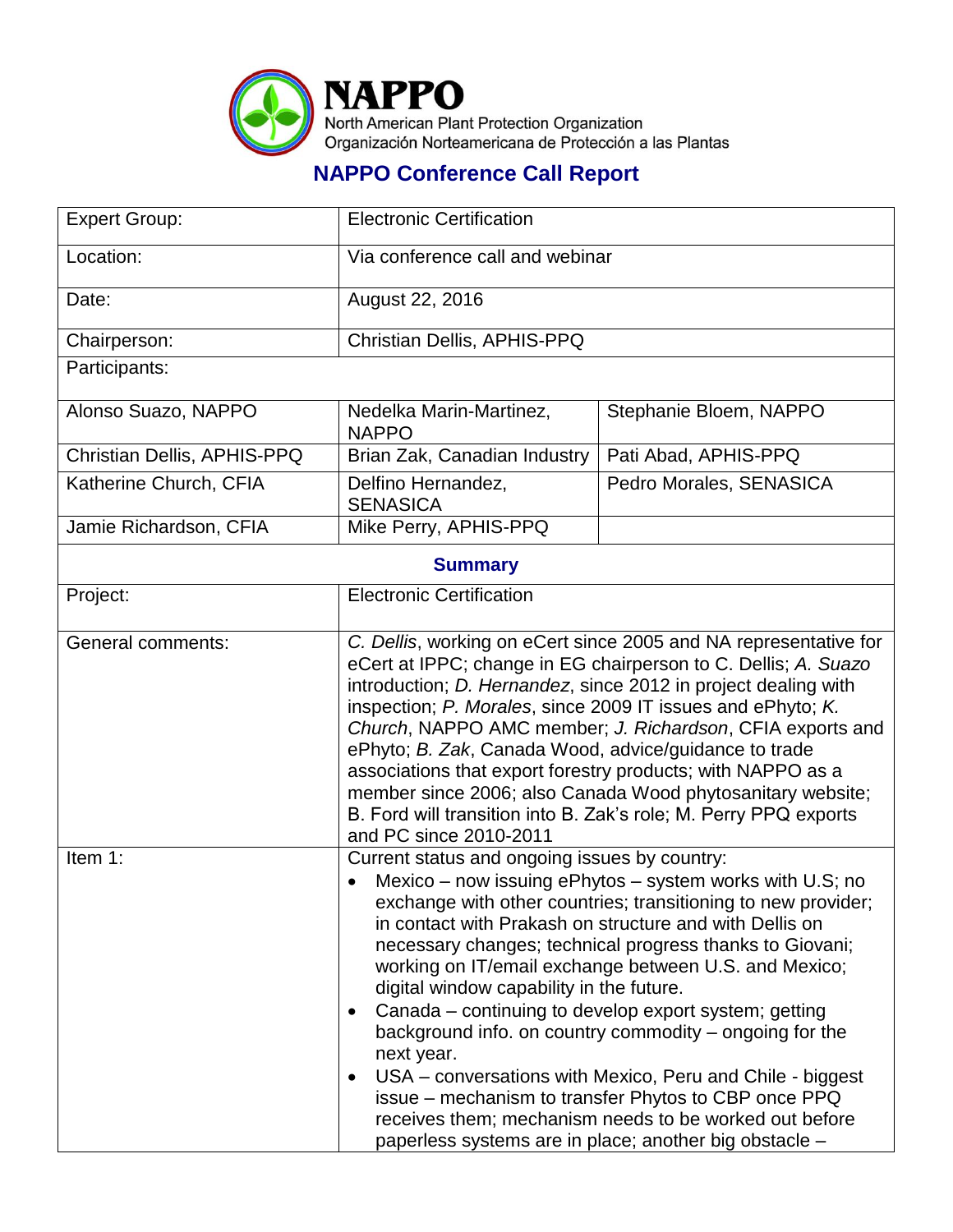|                    | various applications of the schema – some countries are<br>doing double encryption - transport of the message and<br>message itself while U.S. only encrypts transport.                                                                                                                                                                                                                                                                                                                                                                                                                                                                                                                                                                                                                                                                                                                                                                                                          |  |
|--------------------|----------------------------------------------------------------------------------------------------------------------------------------------------------------------------------------------------------------------------------------------------------------------------------------------------------------------------------------------------------------------------------------------------------------------------------------------------------------------------------------------------------------------------------------------------------------------------------------------------------------------------------------------------------------------------------------------------------------------------------------------------------------------------------------------------------------------------------------------------------------------------------------------------------------------------------------------------------------------------------|--|
| Item 2:            | Status of IPPC project<br>2 goals - hub development to allow everyone to exchange<br>using same mode; development of generic system to allow<br>those without hub system to exchange<br>Travel to Ecuador - preparations for generic system - word<br>generic does not translate well - they do have a system!! -<br>we will focus on mapping aspects and demonstrations and<br>lessons learned<br>IPPC project awarded 1 M from STDF last Oct. but no \$\$<br>$\bullet$<br>released yet<br>UN ICC will build hub system - have started work with \$\$<br>$\bullet$<br>provided by U.S. - background info and requirements being<br>developed - will tell countries how to connect and what type<br>of message to send – we will see this in the next document<br>Other SG members in Samoa this week; another country for<br>$\bullet$<br>generic system; also Sri Lanka to use the generic system in<br>the pilot.                                                             |  |
| Consensus:         | Questions on the topic? B. Zak - something on timing? Maybe a<br>delay of 5 months from summer to maybe February depending<br>on when \$\$ becomes available.                                                                                                                                                                                                                                                                                                                                                                                                                                                                                                                                                                                                                                                                                                                                                                                                                    |  |
| Item 4 / Asunto 4: | Draft mapping document<br>Many questions and comments; working with W. Alessandrini<br>on this<br>Challenge with interpretations of the schema – not enough<br>$\bullet$<br>information provided. A lot of information on website - was<br>column $4$ – the tag – Provide clarity of message<br>Most useful part – example – what is supposed to display<br>$\bullet$<br>when you use it<br>EG members look at document and provide comments and<br>questions via email in document itself - with particular<br>attention to re-export<br>Comments will clarify what everybody is expecting/wanting in<br>$\bullet$<br>the document<br>Questions on overall approach to mapping? Mexico will<br>$\bullet$<br>review; which version of standard is being used - version 15<br>Important to define which version of the standard we are<br>$\bullet$<br>using $-11$ , 13 now 15 – Mex using 11 then 13  U.S using<br>15 because it includes many things that previous ones did not |  |
| Other subjects     | Questions? Comments? EG presentation at NAPPO Annual<br>$\bullet$<br>Meeting? B. Ford and K. Church attending. Mexico will check<br>with their NPPO. Mexico and Canada will provide a few slides<br>on eCert project in their countries; Christian can complete the<br>presentation for the group.<br>Mexico asks about continuing exchanges with Prakash re.<br>$\bullet$<br>XML changes; Mexico sent inquiry on Aug. 15 - please reply<br>so they can add info to the slides                                                                                                                                                                                                                                                                                                                                                                                                                                                                                                   |  |